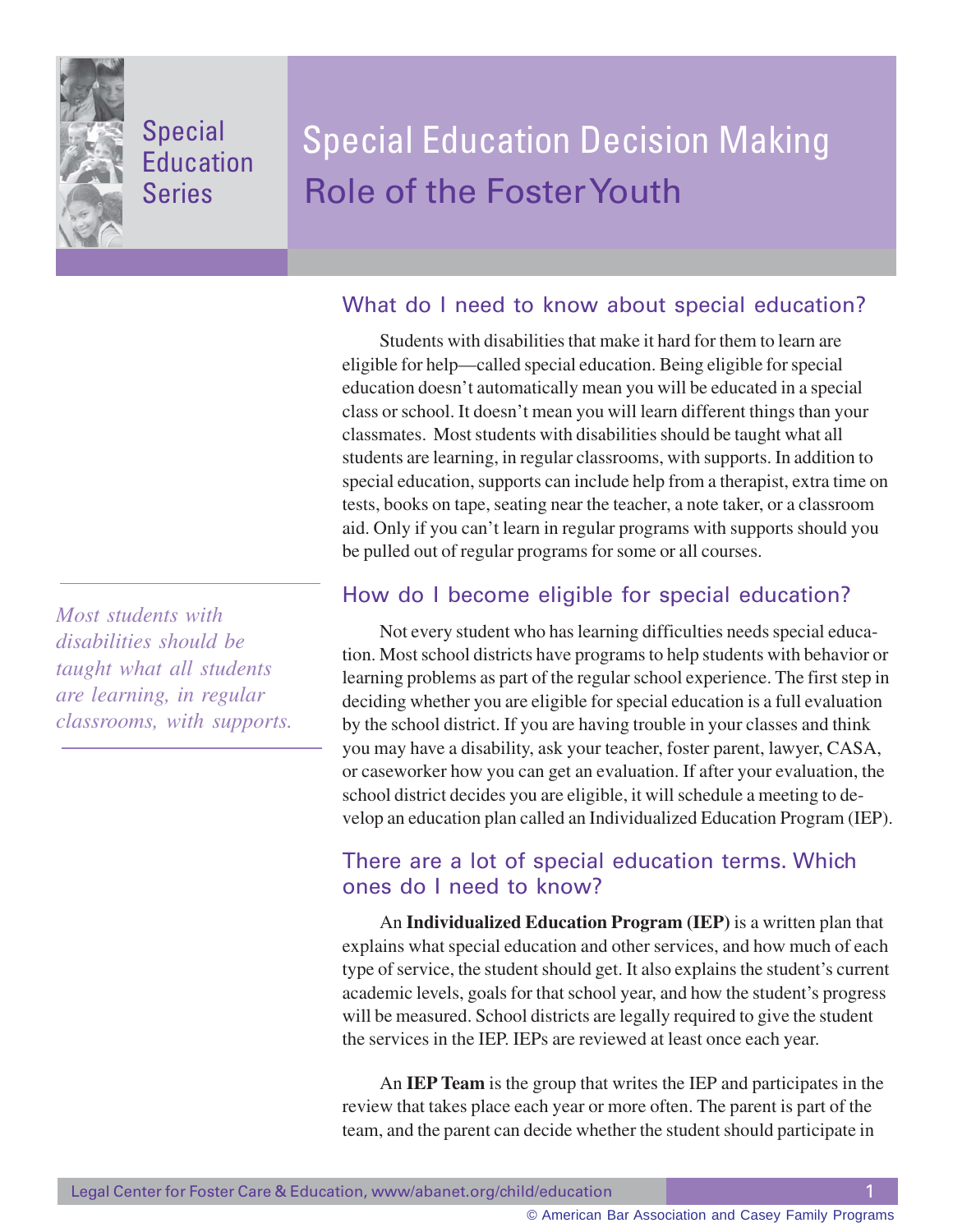#### About this Series

This is one of six fact sheets geared to different audiences:

- children's attorneys
- judges
- caseworkers
- foster parents
- youth in foster care
- educators

View all fact sheets at: **www.abanet.org/child/education/ publications**

the meeting. If the IEP meeting is writing or reviewing the student's transition plan, the student must be invited.

One IEP Team decision is whether the student needs an **accommodation** to participate in statewide achievement tests. Some examples of accommodations are a test in Braille for a student who is blind, or letting a student whosephysical disability prevents her from writing to speak her answers to questions.

## Can I decide myself whether I want special education and what kind of help I need?

If your parent agrees, you can attend your IEP meeting and help the IEP Team decide what you need and is best for you. If you cannot attend the IEP meeting, talk to the person responsible for making educational decisions for you. Your parent or your foster parent likely has the right to make education and special education decisions for you. If you don't have a parent or a foster parent who can do this job, your school district, and in some cases the judge, should appoint someone to help. If you need someone appointed to help make decisions about special education, tell your attorney, caseworker, the school, or the judge. Some states allow students to make their own special education decisions when they legally become adults, usually at age 18.

### If I can't make these decisions, can I help pick the person who will?

If you don't have a parent to make education and special education decisions for you, sometimes your foster parent can make these decisions. Other times the school district or the judge will decide who will make these decisions. You can influence this decision. The school or judge will want to pick someone who knows you (for example, a family friend, a relative, someone from your church) – so suggest someone to your attorney, your caseworker, the school, or the judge. The school or court may not pick any one who works for the child welfare agency (such as your caseworker) or your school.

#### How can I advocate for myself and make others aware of what I think?

Whenever possible, go to your IEP Team meetings and talk about what you need and want. It is important for you to get everything you need to succeed in school. You know better than anyone else what problems you are having and what works for you.

Whether or not you go to your IEP Team meetings, speak directly with whoever is making the decisions. Whether it is your parent, foster parent, attorney, or someone picked by the school or a judge to make decisions, make sure that person knows what you need.